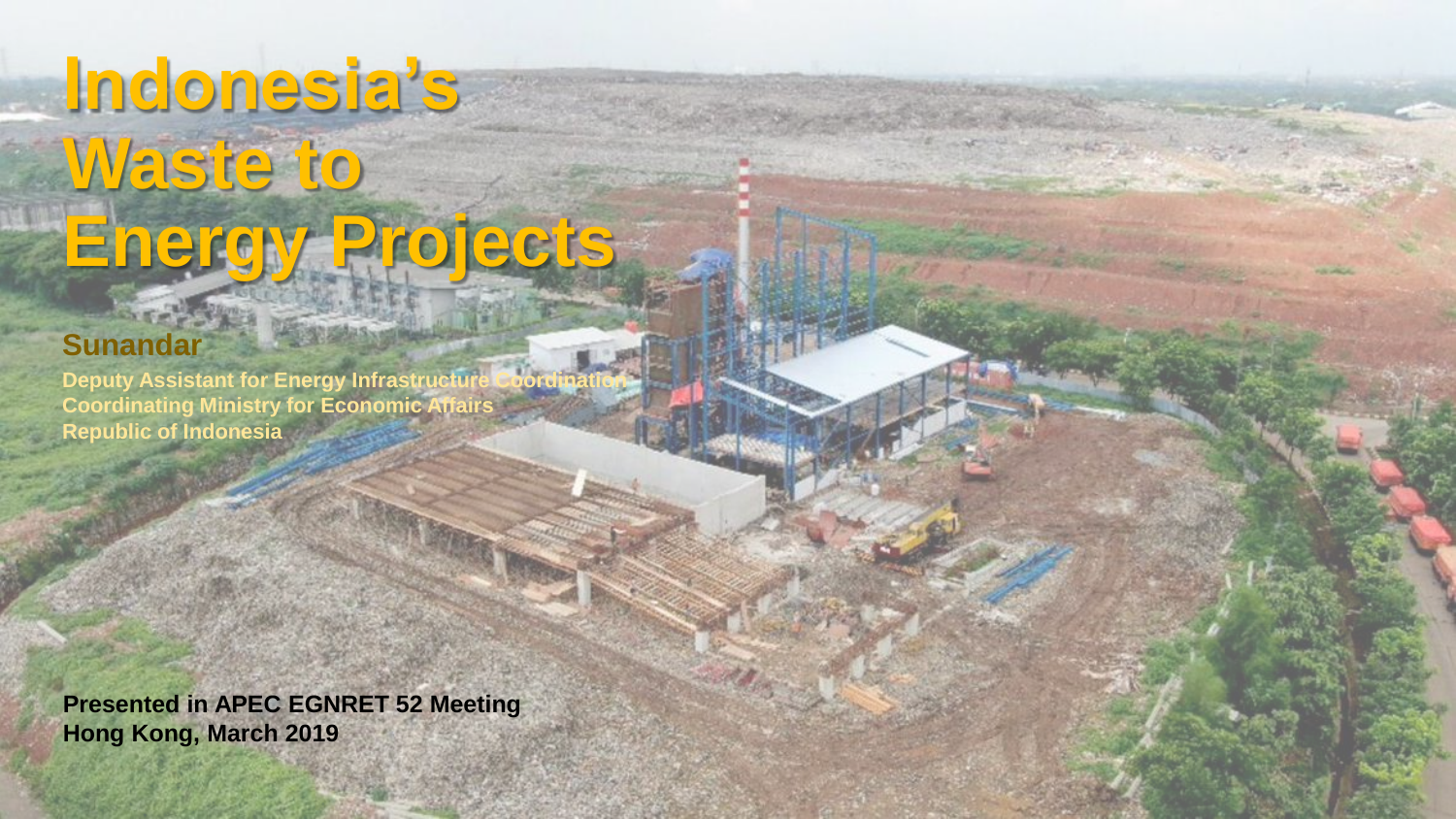## **Progress of Waste to Energy (WtE) Projects**

### **per February 2019**

Based on the Presidential Reg. No. 35/2018 on Acceleration of Waste-to-Energy (WtE) Projects, the GoI has selected 12 (twelve) big cities to be accelerated in developing WtE Projects.

**Surakarta** Surabaya **Construction Process**

**Financial Close Process**

**Denpasar** Bekasi **Jakarta** Palembang

**Transaction Process**

Tangerang Bandung Makassar

Manado South Tangerang **Semarang Preparation Process**

**Presidential Regulation** No. 35/2018 on **Acceleration of Waste-to Energy Projects** 

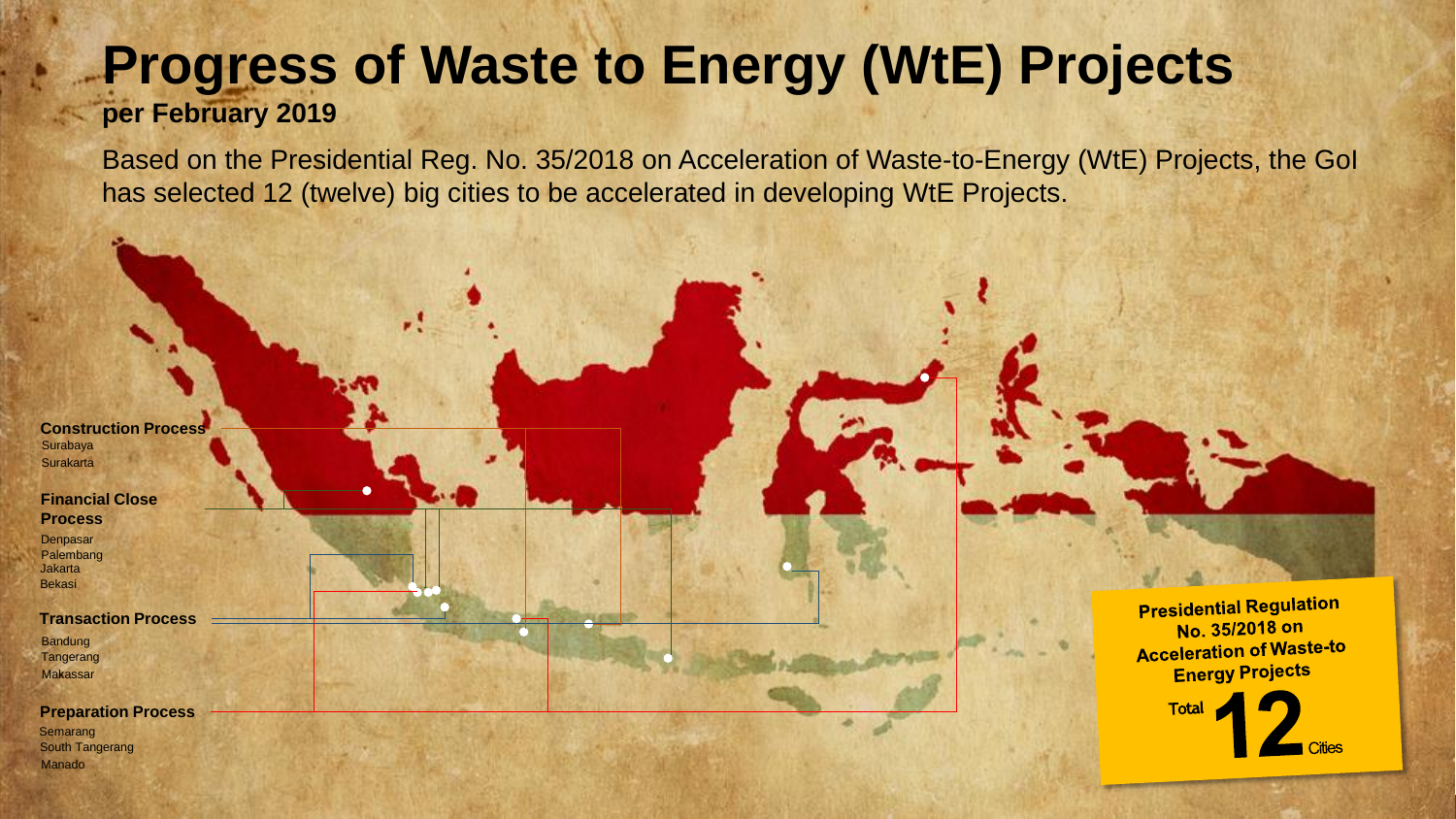## **Progress of Waste to Energy (WtE) Projects (1/2)**

From those 12 targeted cities/provinces, 2 are currently in construction process, 4 in financial close process, 2 in transaction stage while 4 of those are still in preparation stage.

| <b>PROVINCE/CITY</b>                        | <b>VOLUME</b><br>(TON/DAY) | <b>ESTIMATED</b><br><b>CAPACITY</b><br>(MW) | <b>INVESTMENT</b><br><b>VALUE</b><br>(USD Mio)   | <b>LATEST STATUS</b>                                                                                                                                                                                                                                        |  |  |  |
|---------------------------------------------|----------------------------|---------------------------------------------|--------------------------------------------------|-------------------------------------------------------------------------------------------------------------------------------------------------------------------------------------------------------------------------------------------------------------|--|--|--|
| <b>CONSTRUCTION PROCESS</b>                 |                            |                                             |                                                  |                                                                                                                                                                                                                                                             |  |  |  |
| Surabaya (B2B)                              | 1,000                      | 11                                          | <b>USD 49.86</b>                                 | Developer is PT Sumber Organik. The possible first recipient of tipping fee subsidy<br>• In construction stage (9 MW) and finalization of amendment PPA with PLN.                                                                                           |  |  |  |
| Surakarta (B2B)                             | $400 - 450$                | 12                                          | <b>USD 57.82</b>                                 | Developer is PT Solo Citra Metro Plasma Power.<br>• In construction stage (5 MW – first stage) and PPA has already been signed                                                                                                                              |  |  |  |
| <b>FINANCIAL CLOSE PROCESS</b>              |                            |                                             |                                                  |                                                                                                                                                                                                                                                             |  |  |  |
| Denpasar (Sarbagita)<br>(Assignment to PLN) | 1,200                      | $15 - 20$                                   | <b>USD 120</b>                                   | • Assignment to PT Indonesia Power (as PT PLN's subsidiary) and has signed cooperation<br>agreement with PT Waskita Karya                                                                                                                                   |  |  |  |
| <b>DKI Jakarta (RoE)</b>                    | 6.000<br>(4 ITF)           | 35 (1 ITF)<br>60 (3ITFs)                    | <b>USD 250 (1ITF)</b><br><b>USD 360 (3 ITFs)</b> | • ITF Sunter: Joint Venture Agreement between Jakpro and Fortum Finland has been signed in<br>October 2018. Currently, PPA is under finalization and IFC has committed to finance the project<br>and under clearance of CP. Ground breaking already started |  |  |  |
| Palembang (B2B)                             | 1,200                      | 20                                          | <b>USD 120</b>                                   | Developer is PT Indo Green Power, currently using BOO scheme. All stakeholders are currently<br>in discussion to change the scheme from BOO to BOOT.                                                                                                        |  |  |  |
| Bekasi (B2B)                                | 2,200                      | 19                                          | <b>USD 120</b>                                   | Developer is PT Nusa Wijaya (NWA). In discussion with PLN to find an agreement regarding<br>electricity interconnection and possible solution is to lower the capacity                                                                                      |  |  |  |



Source: KPPIP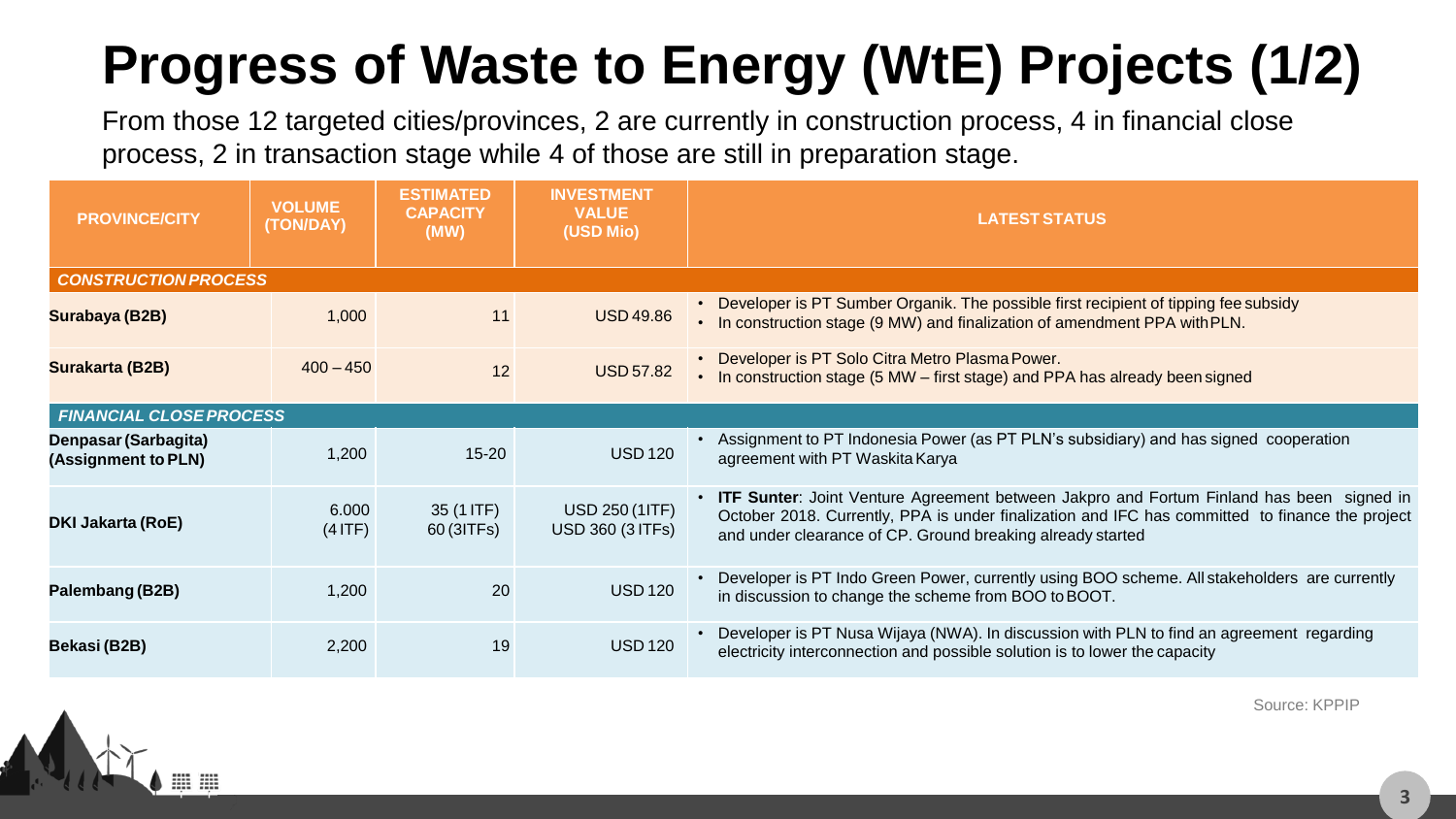## **Progress of Waste to Energy (WtE) Projects (2/2)**

From those 12 targeted cities/provinces, the total estimated generated capacity is 306 MW, while the total investment value reaches USD 1,922.68 million.

| <b>PROVINCE/CITY</b>                              | <b>VOLUME</b><br>(TON/DAY) | <b>ESTIMATED</b><br><b>CAPACITY</b><br>(MW) | <b>INVESTMENT</b><br><b>VALUE</b><br>(USD Mio) | <b>LATEST STATUS</b>                                                                                                                                                    |  |  |  |
|---------------------------------------------------|----------------------------|---------------------------------------------|------------------------------------------------|-------------------------------------------------------------------------------------------------------------------------------------------------------------------------|--|--|--|
| <b>TRANSACTION PROCESS</b>                        |                            |                                             |                                                |                                                                                                                                                                         |  |  |  |
| <b>Bandung (PPP) (West</b><br><b>Java Region)</b> | 1,820                      | $21 - 29$                                   | <b>USD 245</b>                                 | • Final Business Case (FBC) development by JICA. PQ is targeted in Q1 2019. JICA has signed<br>with MOF as Transaction Advisory party for this project.                 |  |  |  |
| Tangerang (RoE)                                   | 2,000                      | $15 - 20$                                   | <b>USD 120</b>                                 | • Assignment to Regional State Owned Enterprises. Currently in partner selection process.<br>Technology used is MBT and RDF.                                            |  |  |  |
| <b>PREPARATION PROCESS</b>                        |                            |                                             |                                                |                                                                                                                                                                         |  |  |  |
| <b>Semarang</b><br>(Potential B2B or PPP)         | $800 - 900$                | $15 - 20$                                   | <b>USD 120</b>                                 | • Supported by KIAT (Kemitraan Indonesia Australia Infrastruktur) to develop the Outline<br>Business Case (OBC). PwC has already been selected as OBC consultant        |  |  |  |
| <b>Makassar</b><br>(Potential PPP)                | 1,000                      | $15 - 20$                                   | <b>USD 120</b>                                 | • OBC has been completed by KEITI (South Korea Govt). Market Sounding and Public Consultation<br>is targeted in Q1 2019 after official assignment of Mayor of Makassar. |  |  |  |
| <b>South Tangerang</b><br>(Potential PPP)         | 1,000                      | $15 - 20$                                   | <b>USD 120</b>                                 | Outline Business Case (OBC) is in preparation stage with funding from KEITI (South Korea).                                                                              |  |  |  |
| <b>Manado (Potential PPP)</b>                     | 1,000                      | $15 - 20$                                   | <b>USD 120</b>                                 | Funding option for OBC development, possibility from KIAT (Australia) or ADB.                                                                                           |  |  |  |
| <b>Total</b>                                      |                            | <b>306 MW</b>                               | <b>USD 1,922.68</b>                            |                                                                                                                                                                         |  |  |  |



Source: KPPIP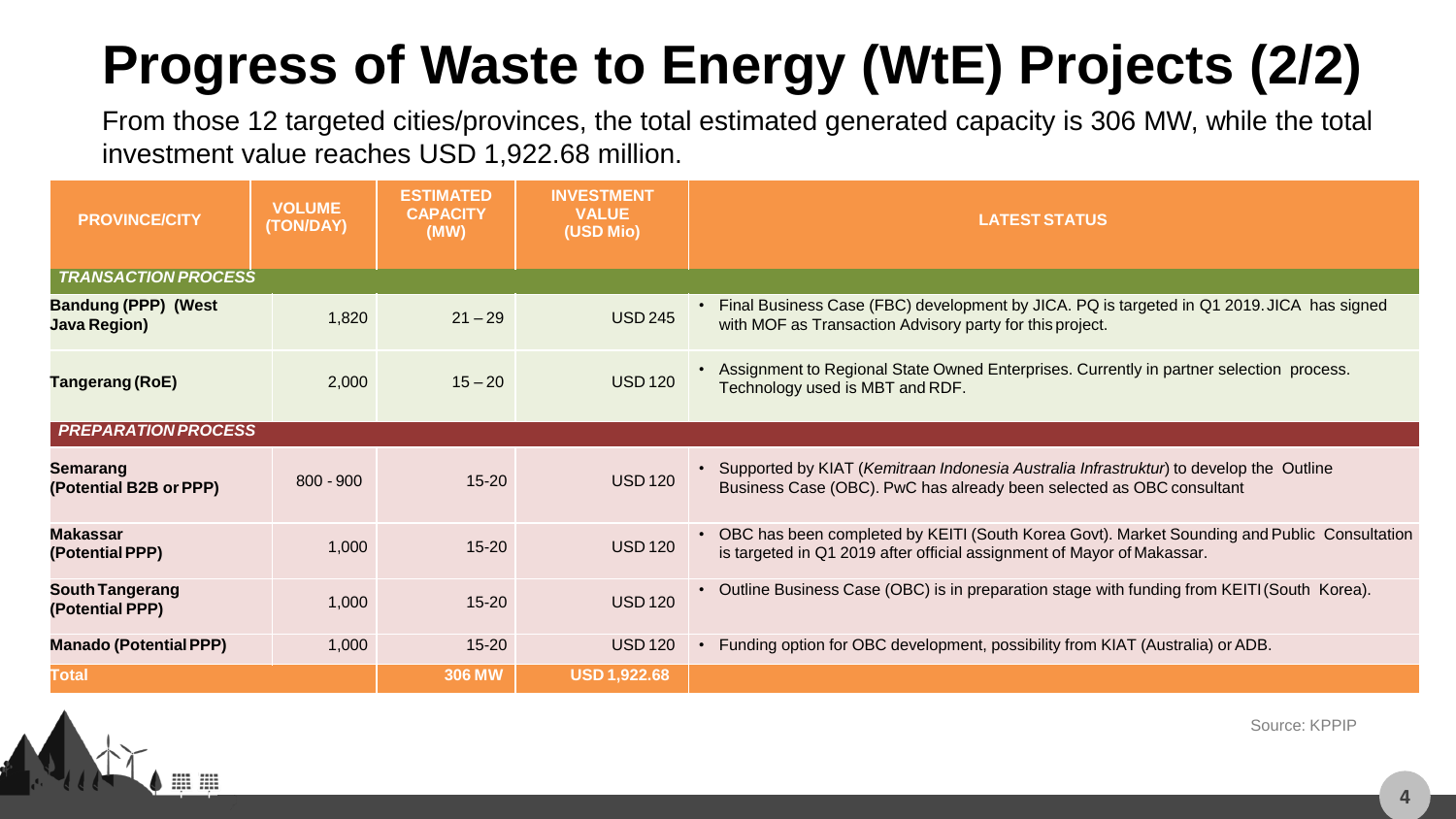### **Presidential Regulation No. 35/2018**

The regulation is also determined the tipping fee and formula for electricity tariff for Waste to Energy projects.



:

#### **ARTICLE 15 ON TIPPING FEE SUBSIDY**

#### Pasal 15

- Pendanaan yang bersumber dari Anggaran dan Pendapatan Belanja Negara sebagaimana dimaksud dalam Pasal 14 digunakan untuk bantuan Biaya Layanan Pengolahan Sampah kepada Pemerintah Daerah.
- Besarnya bantuan Biaya Layanan Pengolahan Sampah  $(2)$ sebagaimana dimaksud pada ayat (1) paling tinggi Rp500.000,00 (lima ratus ribu rupiah) per ton Sampah.
- Alokasi anggaran untuk bantuan Biaya Layanan  $(3)$ Pengolahan Sampah sebagaimana dimaksud pada ayat (2) diusulkan oleh Menteri Lingkungan Hidup dan Kehutanan kepada Menteri Keuangan sesuai dengan ketentuan peraturan perundang-undangan.

BAB VII...

#### The maximum value of *tipping* **fee subsidy is Rp 500,000/ton.**

2 Minister of Environment and Forestry will propose to Minister of Finance regarding the amount of tipping fee subsidy.



2

#### **ARTICLE 11 ON ELECTRICITY TARIFF**

#### Pasal 11

- Harga pembelian tenaga listrik oleh PT PLN (Persero)  $(1)$ sebagaimana dimaksud dalam Pasal 10 ayat (3) huruf b ditetapkan berdasarkan besaran kapasitas PLTSa yang dijual kepada PT PLN (Persero) dengan ketentuan:
	- untuk besaran kapasitas sampai dengan 20 MW (dua puluh megawatt) sebesar USD 13.35 cent/kWh yang terinterkoneksi pada jaringan tegangan tinggi, jaringan tegangan menengah, atau jaringan tegangan rendah; atau
	- untuk besaran kapasitas lebih dari 20 MW (dua puluh megawatt) yang terinterkoneksi pada jaringan tegangan tinggi atau jaringan tegangan menengah dengan perhitungan sebagai berikut: Harga Pembelian (USD cent/kWh) =  $14,54 - (0,076 \text{ x})$ besaran kapasitas PLTSa yang dijual ke PT PLN

(Persero)).

#### Based on the formula, the electricity tariff for capacity  $\leq 20$  MW will be **US\$ 13.35 cent/kWh**.

For capacity above >20 MW based on the formula below: 14.54 – [0.076 x capacity]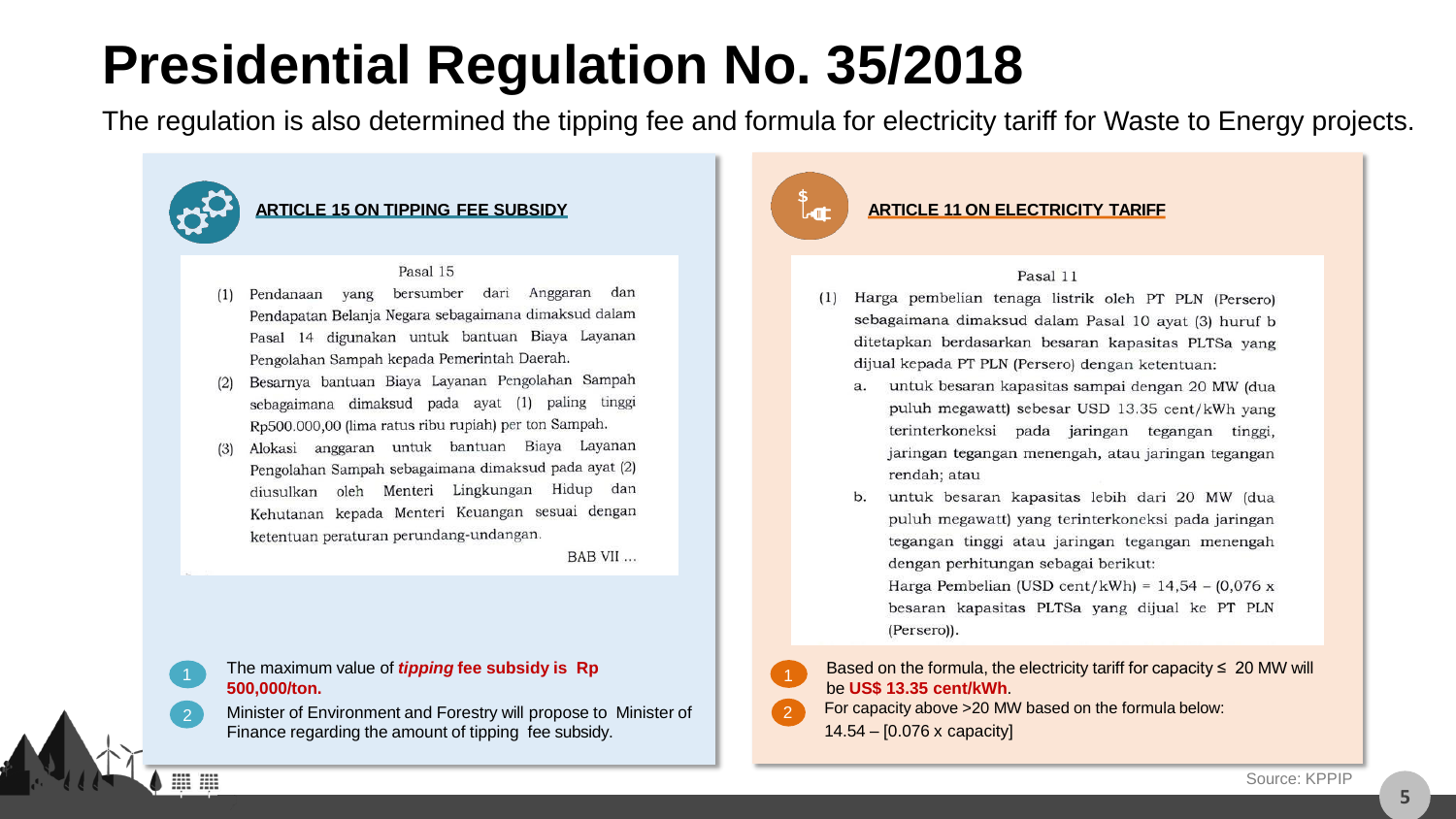## **Attachments**

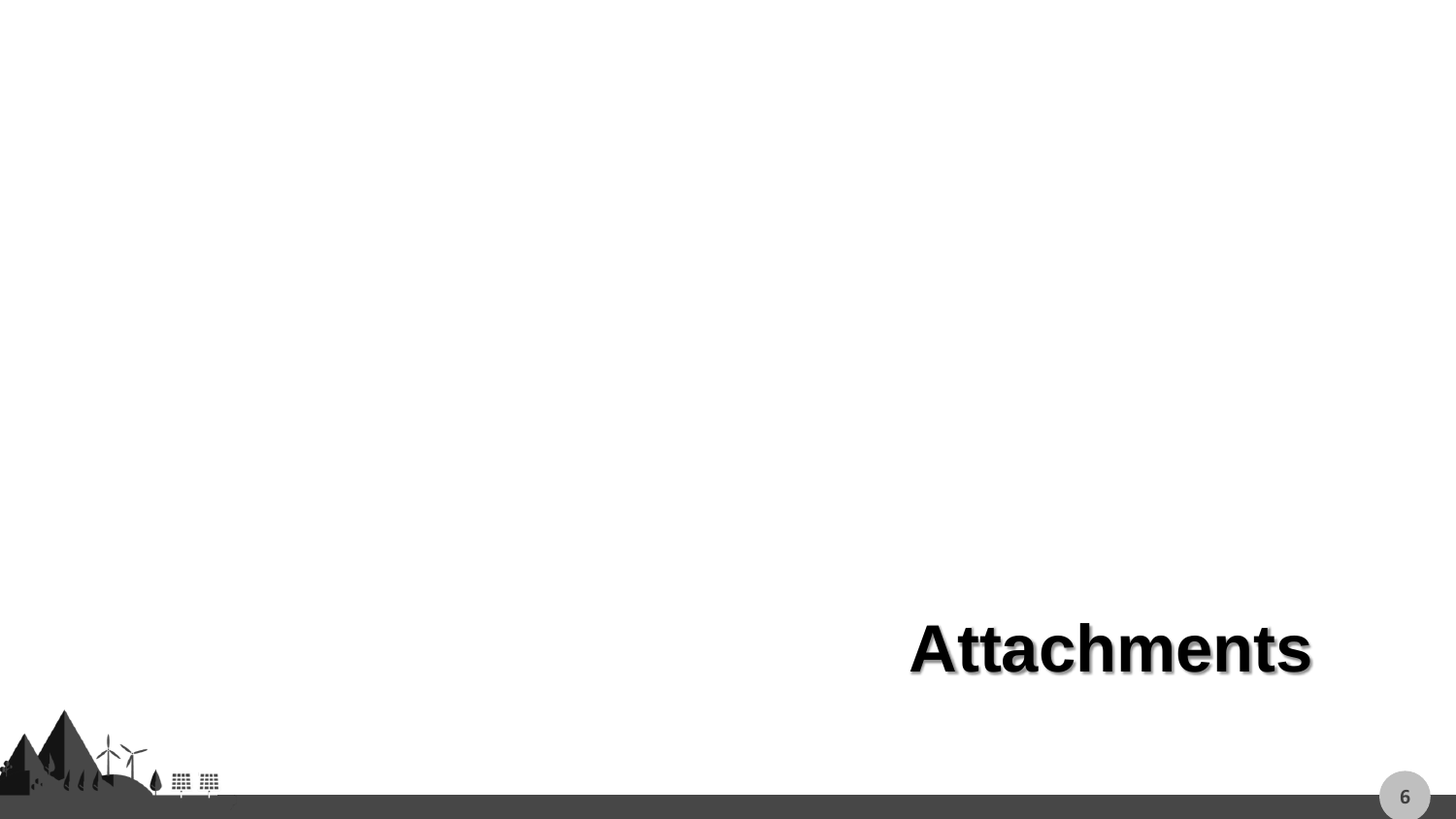### **Current ongoing supports from International Organizations and Development Banks in the Waste to Energy Projects**

| <b>City</b>          | <b>Scope</b>                                                        | <b>International Support</b>                   |
|----------------------|---------------------------------------------------------------------|------------------------------------------------|
| 1. Bandung           | <b>Outline Business Case (OBC)</b>                                  | MCA of USA (Done)                              |
| 2. Bandung           | Final Business Case (FBC)<br>a.<br><b>Transaction Advisor</b><br>b. | JICA (on going)<br>a.<br>JICA (on going)<br>b. |
| 3. Makassar          | <b>Outline Business Case (OBC)</b>                                  | <b>KEITI (Done)</b>                            |
| 4. Tangerang Selatan | <b>Outline Business Case (OBC)</b>                                  | KEITI (on going)                               |
| 5. Semarang          | <b>Outline Business Case (OBC)</b>                                  | KIAT (on going)                                |

JICA - Japan International CooperationAgency

KIAT - Kemitraan Indonesia Australia untuk Infrastruktur

KEITI - Korea Environmental Industry and TechnologY Instititute

MCA - Millenium Challenge Account of USA

Source: KPPIP

7